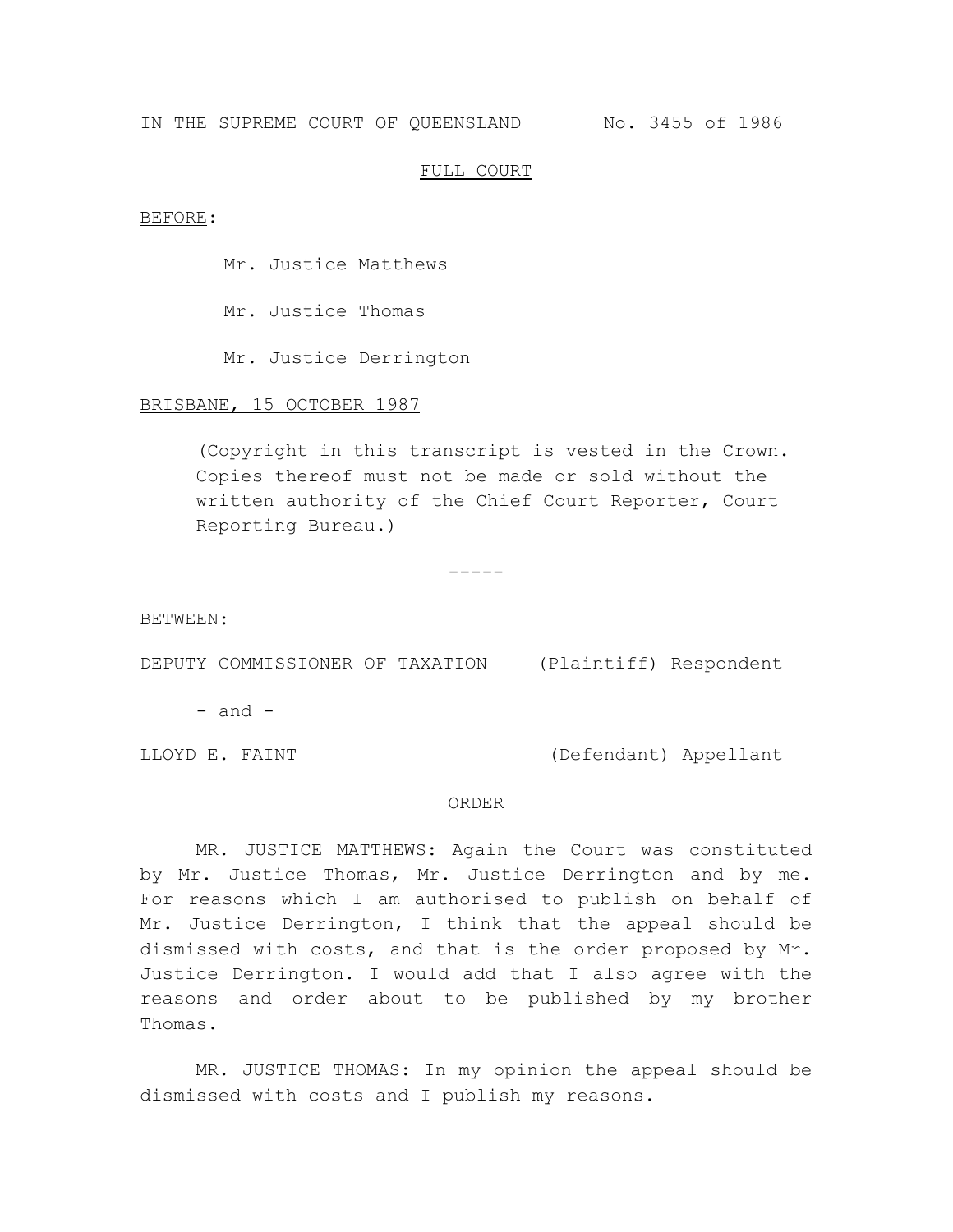MR. JUSTICE MATTHEWS: The order of the Court will be: appeal dismissed with costs.

-----

IN THE SUPREME COURT OF QUEENSLAND Writ No. 3455 of 1986

FULL COURT

 $\overline{\phantom{a}}$  , where  $\overline{\phantom{a}}$  , where  $\overline{\phantom{a}}$  , where  $\overline{\phantom{a}}$ 

BETWEEN:

DEPUTY COMMISSIONER OF TAXATION Respondent

AND:

LLOYD E. FAINT Appellant

MATTHEWS J.

THOMAS J.

DERRINGTON J.

Reasons for Judgment delivered on 15th October, 1987 by Thomas J. and Derrington J.

 $\overline{\phantom{a}}$  , where  $\overline{\phantom{a}}$  , where  $\overline{\phantom{a}}$  , where  $\overline{\phantom{a}}$ 

Matthews J. concurring with both of those reasons.

"APPEAL DISMISSED WITH COSTS."

 $\overline{\phantom{a}}$  , where  $\overline{\phantom{a}}$  , where  $\overline{\phantom{a}}$  , where  $\overline{\phantom{a}}$ 

 $\overbrace{\phantom{xxxxx}}$ 

IN THE SUPREME COURT OF QUEENSLAND Writ No. 3455 of 1986

FULL COURT

Before the Full Court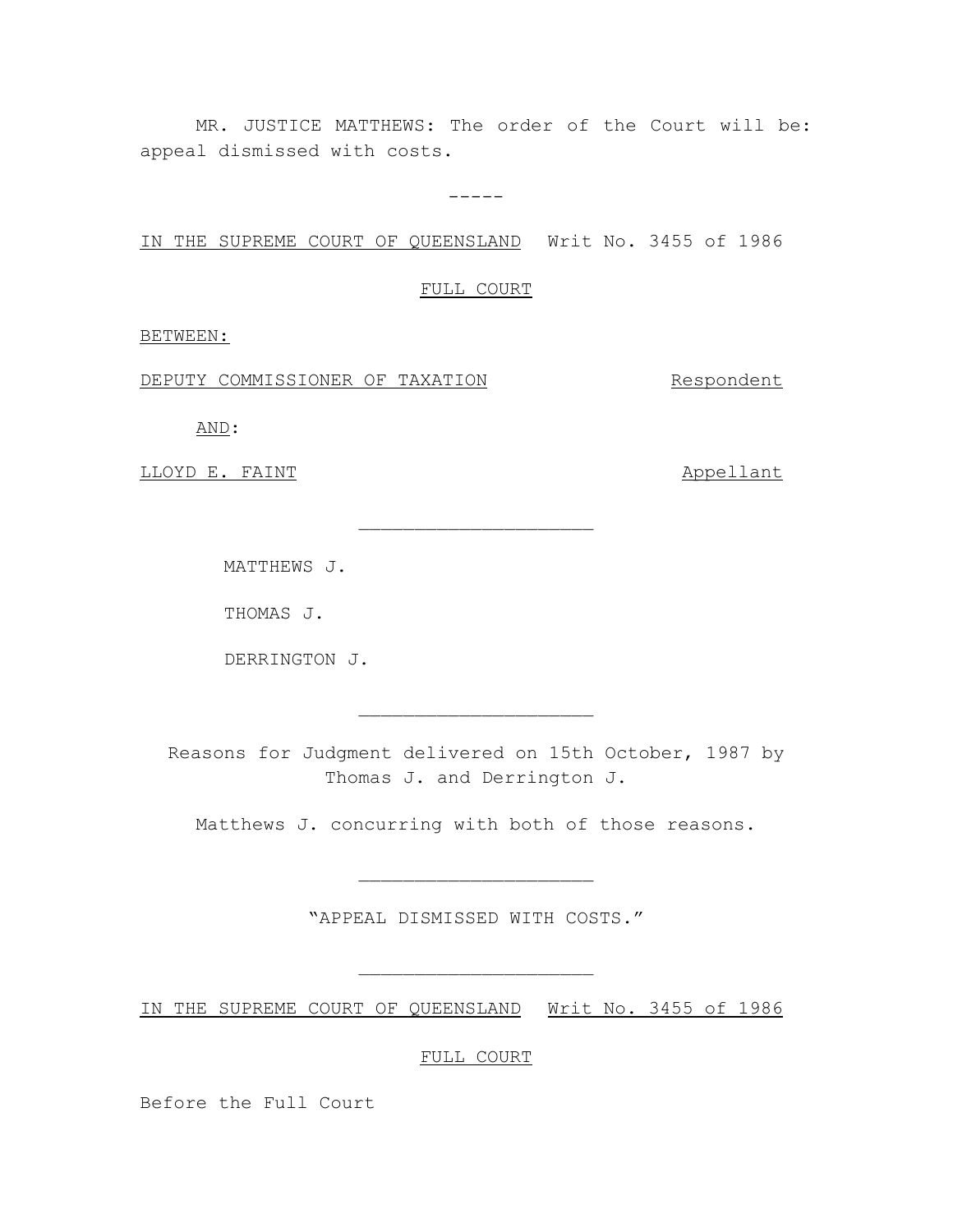Mr Justice Matthews

Mr Justice Thomas

Mr Justice Derrington

#### BETWEEN:

# DEPUTY COMMISSIONER OF TAXATION Respondent

AND:

### LLOYD E. FAINT Appellant

### **JUDGMENT: THOMAS J.**

Delivered the Fifteenth day of October, 1987.

# CATCHWORDS:

Income Tax - conclusive nature of assessments and amended assessments - recovery of summary judgment on earlier smaller assessment, with leave to defend issues relating to later assessment - whether notices inconsistent - only one taxable income each year - application of doctrine of election only when notices are truly inconsistent -  $(D.C.T.)$ v. Jonrich Pty. Ltd. (1986) 70 A.L.R. 357, 361-2 and Tupicoff v. F.C.T. (1984) 56 A.L.R. 151 distinguished) - no inconsistency when amended assessment is merely an increase or extension of original assessment - the term "tax" includes "additional tax" - (D.C.T. v. Jonrich Pty. Ltd. (1986) 70 A.L.R. 357, 359-61 followed on this point).

Income Tax Assessment Act 177(1) considered; ss. 166, 170, 173, 185, 201, 204, 219 and reg. 53 referred to.

| Counsel:    | Robb for Appellant                     |
|-------------|----------------------------------------|
|             | Davies Q.C. & Hack for Respondent      |
| Solicitors: | Grasso Searles & Romano for Appellant  |
|             | Australian Government Solicitor<br>for |
|             | Respondent                             |
|             | Hearing dates: 8th September, 1987.    |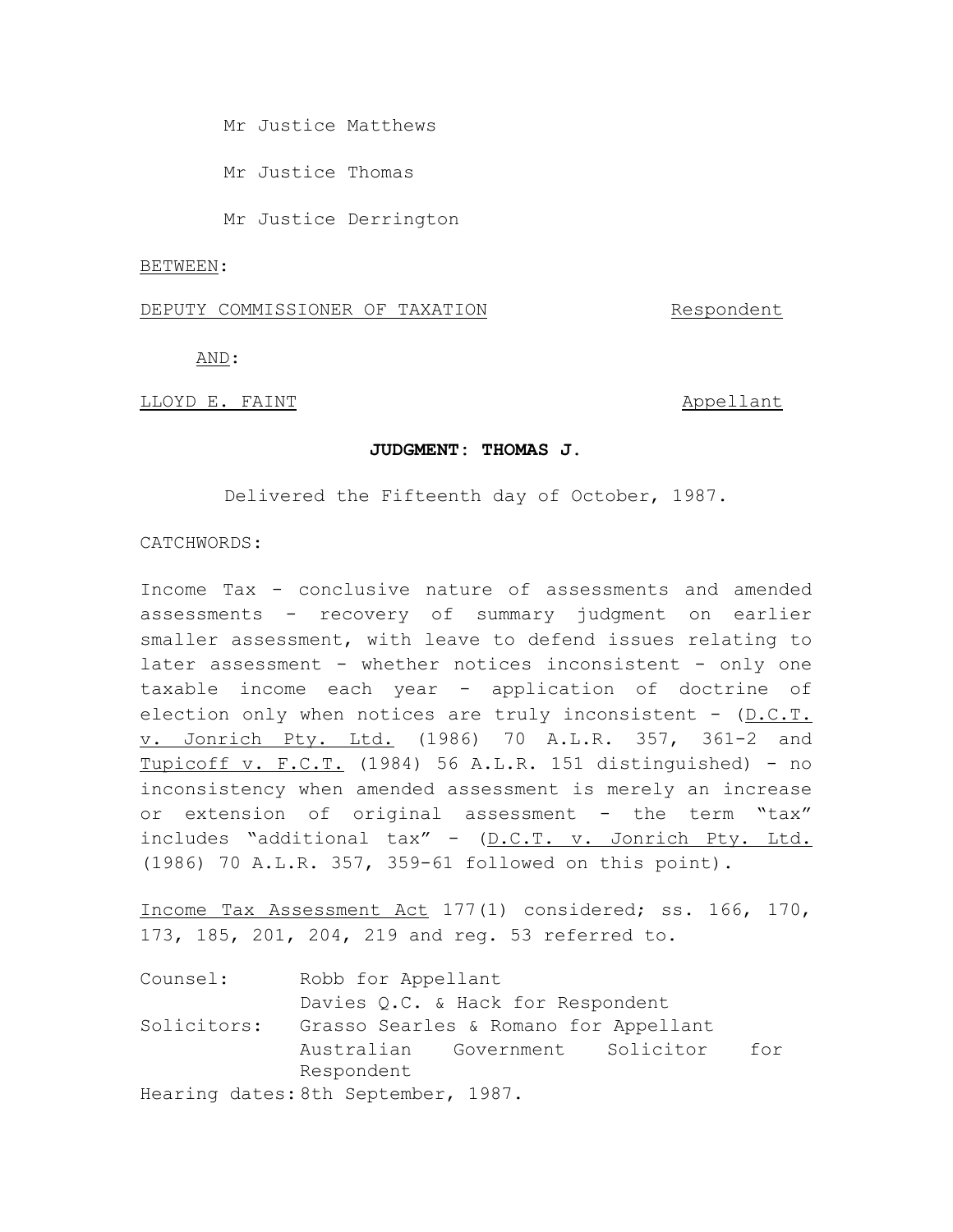# IN THE SUPREME COURT OF QUEENSLAND Writ No. 3455 of 1986

# FULL COURT

BETWEEN:

#### DEPUTY COMMISSIONER OF TAXATION THE Respondent

AND:

LLOYD E. FAINT **Appellant** 

#### **JUDGMENT - THOMAS J.**

Delivered the Fifteenth day of October, 1987.

This is an appeal against a summary judgment given on 2nd April, 1987 in favour of the Deputy Commissioner of Taxation for \$704,224.84. Nothing turns on his status as a deputy, and it will be convenient to refer to the respondent as "the Commissioner".

The proceedings were complicated by a number of adjournments and amendments, including an application after judgment, under O. 45 r. 1. The following short summary sufficiently states the history of the matter. On 14th August, 1986 the Commissioner issued a specially endorsed writ seeking the recovery of \$659,139.61 for income tax, provisional tax and additional tax referable to the years 1979, 1980 and 1981. The claim was based upon an amended assessment dated 13th May, 1985 in respect of the 1979 year; an assessment dated 30th December, 1982 referable to the 1980 year; and an assessment dated 30th December, 1982 referable to the 1981 year. The appellant delivered a defence. Some months later (on 23rd February, 1987) the Commissioner brought a summons seeking, inter alia, summary judgment. The Senior Master granted the appellant unconditional leave to defend the claim. The Commissioner appealed to de Jersey J. in Chambers, who, in accordance with the rules, heard the application de novo. His Honour delivered his reasons on 19th March, 1987 but deferred the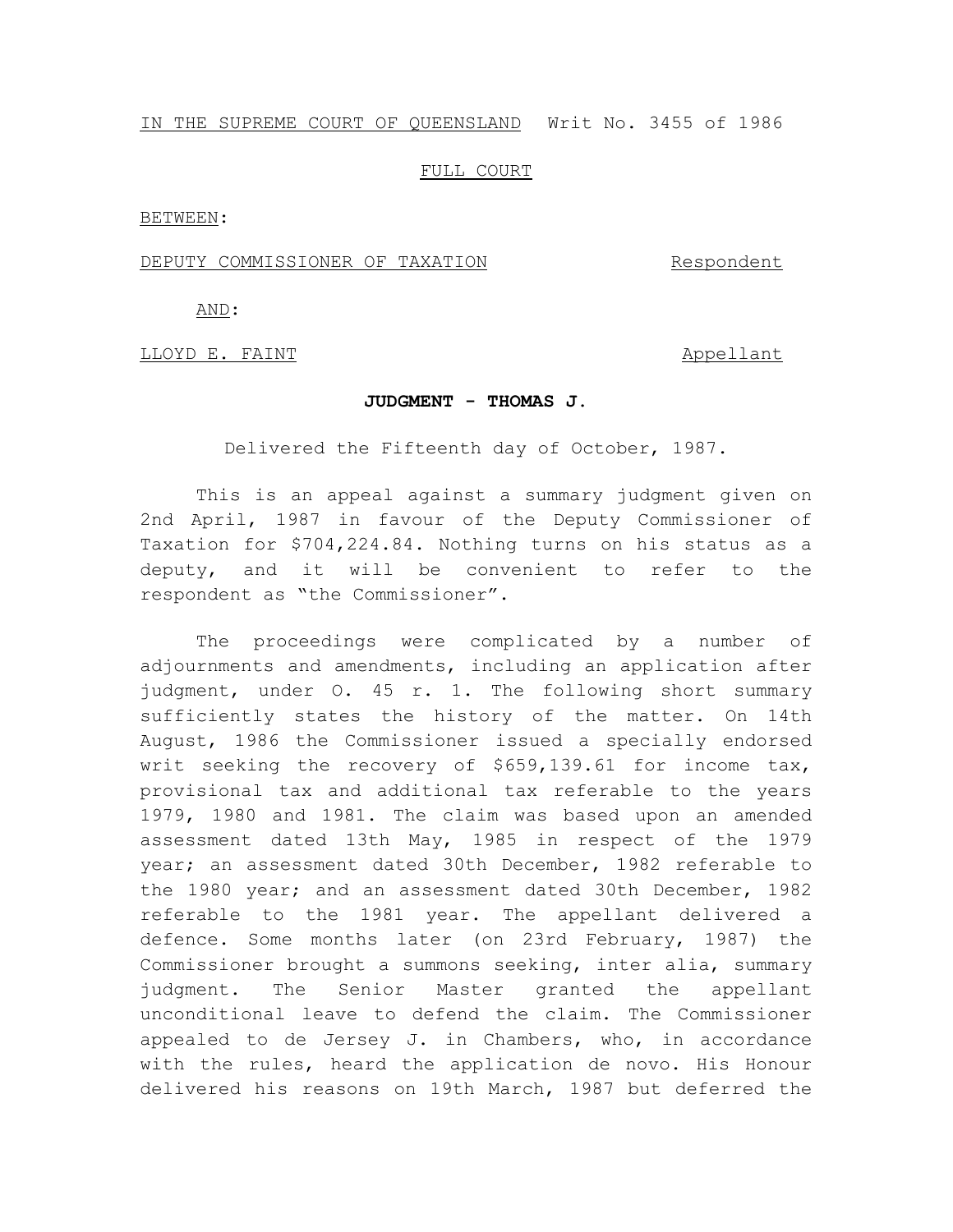pronouncing of judgment until a later occasion. The material before His Honour indicated that further amended assessments had been issued by the Commissioner on 27th May, 1986, in each instance substantially increasing the alleged tax liability. Up to that stage there had been no amendment of the writ. His Honour stated in his reasons that apart from certain specified issues concerning relatively small amounts which he identified, there was no sufficiently arguable ground of defence raised with respect to the assessments upon which the action was originally based. His Honour observed that:

"A need for amendment of the writ ... should not, in the particular circumstances of this case, deny the plaintiff judgment for the amount clearly due, especially where the defendant does not claim that the necessary amendment would give rise to any new defence."

When the matter came back on before His Honour on 2nd April, 1987, leave was granted to the Commissioner to amend the writ by including an alternative claim for \$1,542,479.63, on the basis of the further amended assessments. Affidavits of the Commissioner's deponent (Mr. Talty) deposed to the fact that the total payable pursuant to the assessments upon which the original claim was made came to \$723,687.21, but that, on the basis of His Honour's findings, there was a triable issue as to \$19,442.37, so that the appropriate amount for judgment should be \$704,224.84. He further deposed that on the basis of the amendments that were made, the amount for judgment would be \$1,732,614.51. His Honour granted judgment on the former basis, which was responsive to the litigation that had been conducted before him. Subsequently a very substantial error was discovered and the Commissioner brought an application under O. 45 r. 1 to reduce the amount of the judgment. The "correct" figure, on the footing upon which His Honour proposed to allow judgment was conceded to be \$432,320.05. Accordingly, another Chamber Judge amended the amount of the judgment to that figure. Counsel on the appeal did not elucidate the specific reasoning on which these alterations were based. The appeal before us remains as an appeal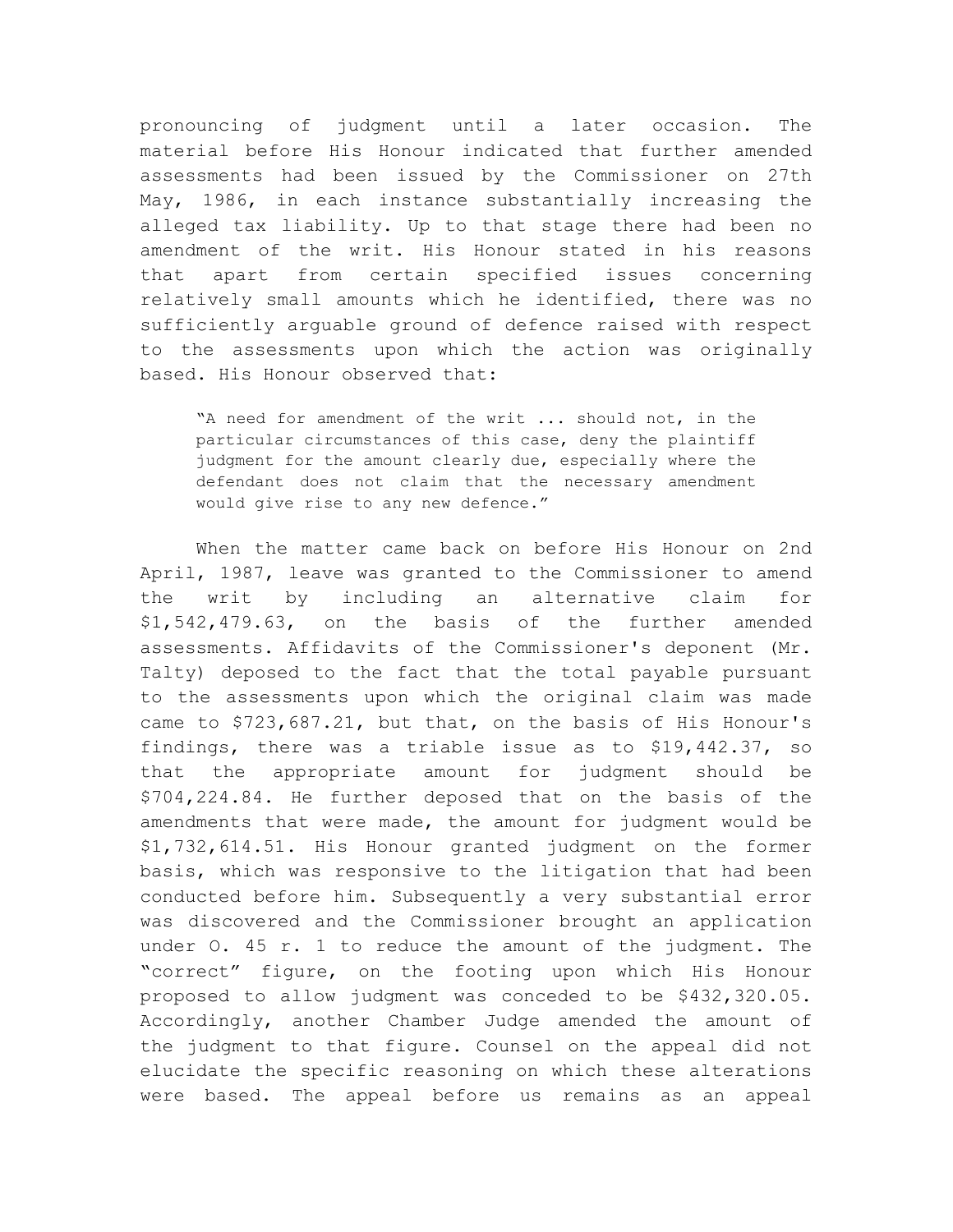against the order of de Jersey J. that the plaintiff recover \$704,224.84, as neither the original judgment or the notice of appeal have been formally amended. Thus the documents in the appeal book present a misleading picture. Notwithstanding this, I take the present appeal to be an appeal against the amended judgment of de Jersey J. granting judgment in favour of the plaintiff for \$432,320.05. It may also be taken that sum represents the amounts due pursuant to the notices of assessment on which the original action was based.

References to the Income Tax Assessment Act in the present case will be to the Act prior to 1984 amendments.

The Commissioner may make an assessment of "tax payable" (s. 166). Production of the assessment is conclusive evidence of its due making and that the amount and particulars of the assessment are correct (s. 177(1)). In any action for the recovery of income tax a certificate signed by the Commissioner (or his deputy or delegate) may certify certain particulars of the assessment and of the fact that the sum named in the certificate is at that date due by the taxpayer to the Commonwealth in respect of income tax (Regulation 53 of the Income Tax Regulations). A taxpayer may object to the assessment and bring an appeal or review against a Commissioner's disallowance (ss. 185, 186, 187), but the pendency of an appeal or reference does not interfere with the validity of the assessment. Income tax may be recovered on the assessment as if no appeal or reference were pending (s. 201). Any assessed income tax is "due and payable" by the taxpayer on the date specified in the notice, not being less than 30 days after service of the notice (s. 204). Once due and payable, income tax is a debt due to the Commonwealth and is payable to the Commissioner (s. 208), and may be sued for and recovered in any court of competent jurisdiction (s. 209). Subject only to the special points raised by the appellant on this appeal, the material shows the due making and service of notices of assessment and that the amounts contained therein are recoverable by the Commissioner.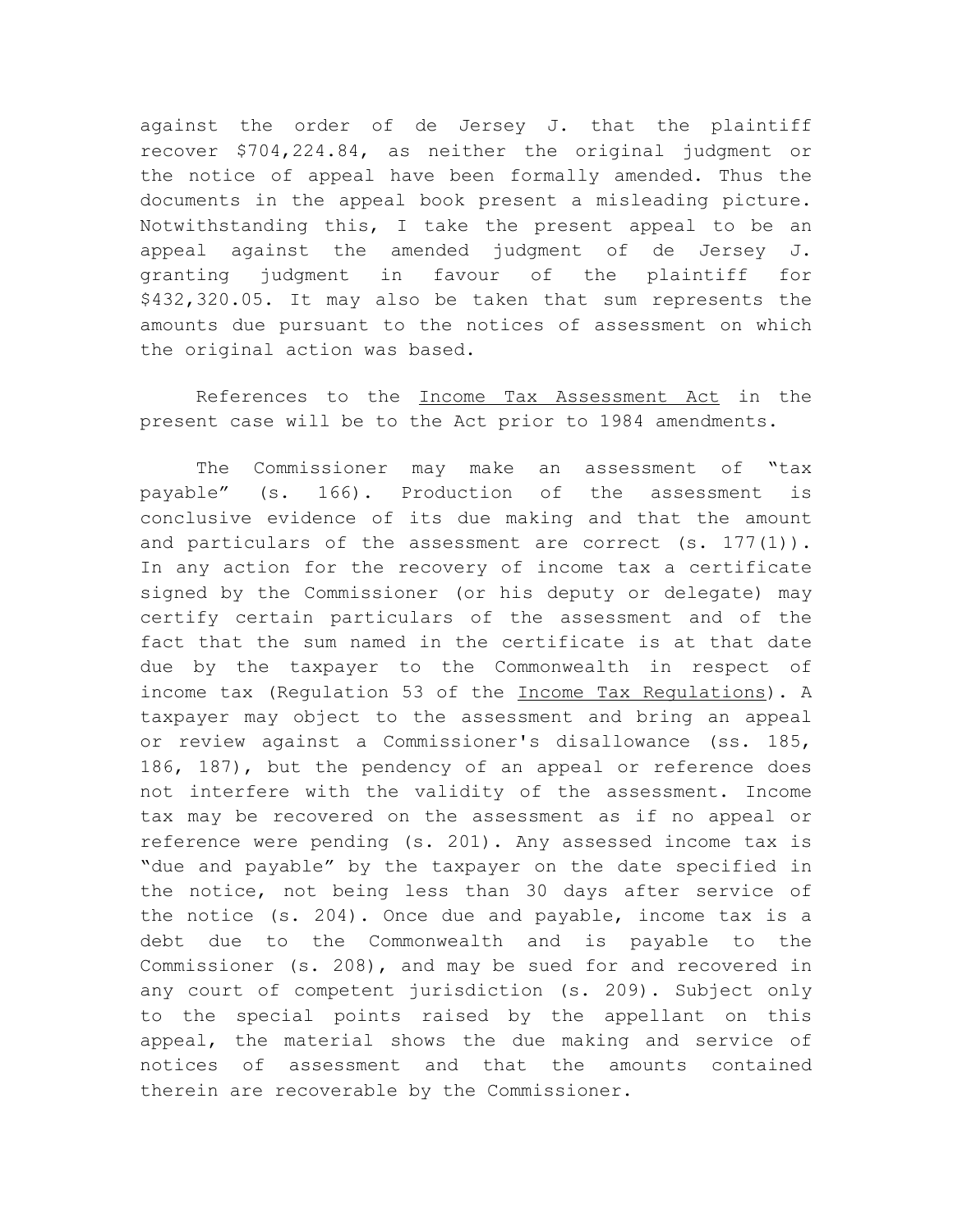The main point upon which the present appeal is brought is that the Commissioner cannot recover under an assessment which he acknowledges to be wrong, and which has been superseded by amended assessments. This incidentally raises the question whether an assessment may continue to have any effect once an amended assessment is issued.

On the true construction of the Income Tax Assessment Act a taxpayer in any particular year can have only one taxable income which is to be calculated in accordance with the provisions of the Act; and it is upon that taxable income that the tax payable by the taxpayer is to be calculated (ss. 17, 166, 170 and 173). It is also clear that when the Commissioner amends an assessment under s. 170, that assessment creates a new debt. That is to say it brings into existence on a particular day a debt which previously did not exist as such.

The Commissioner (through his counsel) relied upon the conclusive nature of the original assessments under s. 177(1), notwithstanding that they had been amended, and notwithstanding that the amended assessments were also endowed with the same conclusive character (see s. 173, which makes every amended assessment an assessment for all the purposes of the Act). Counsel for the appellant submitted that the amended assessments were complete substitutes which entirely displaced the original assessments (except for limited purposes such as contesting the power of the Commissioner or reascertain), and that it is a nonsense to say that any item can in the same proceedings be conclusively proved to be two different amounts. Whilst one may agree with the latter part of the submission, it does not follow that the Deputy Commissioner can never obtain a summary judgment for the lesser of two overlapping assessments. Nor does it follow that an original assessment and an amended assessment must be necessarily and totally inconsistent with one another. The later assessment may be based upon an assessable income that includes the income on which the original assessment was based, and may include the tax originally assessed.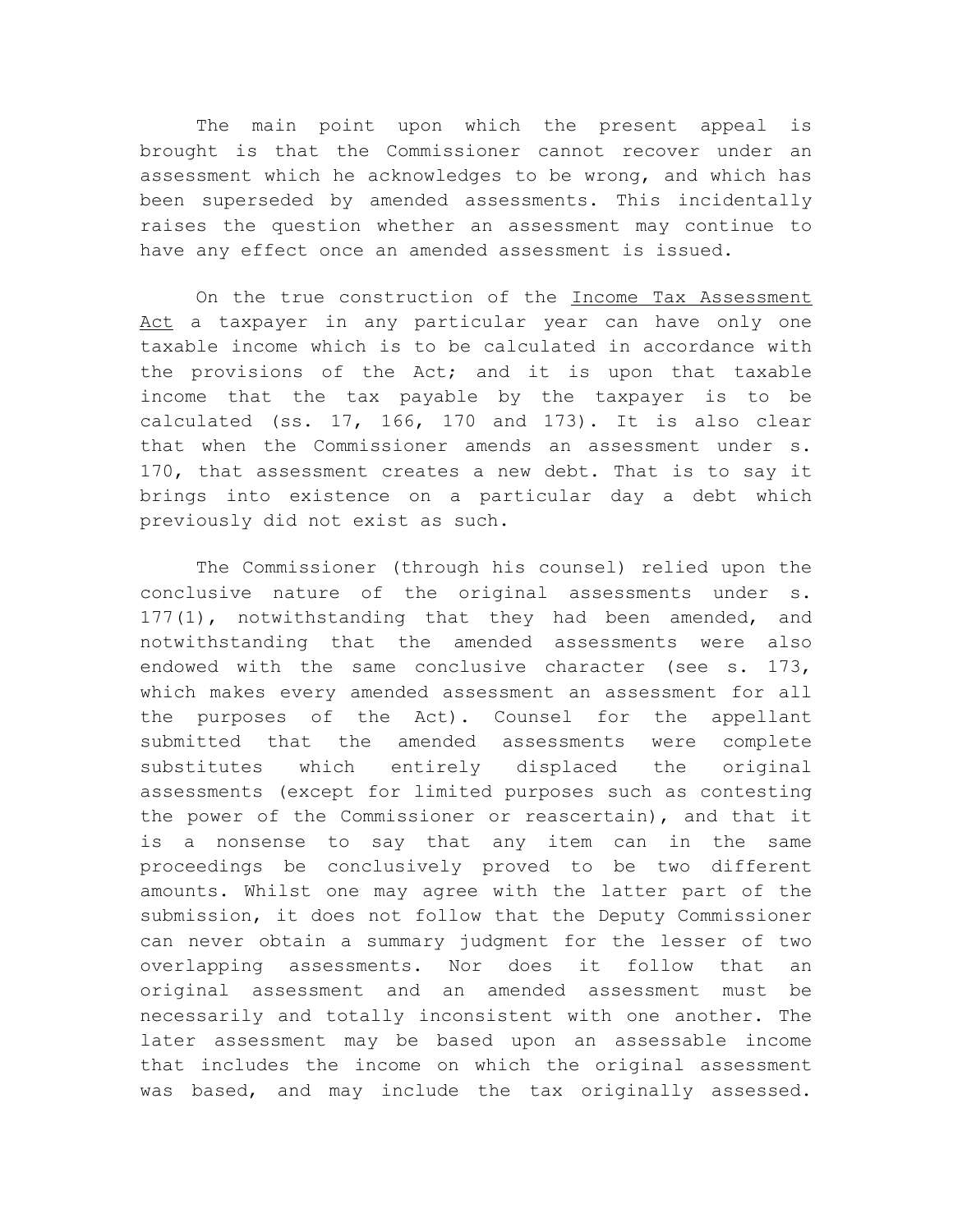Thus the possibility of a nonsensical result will depend upon the terms of the assessments, which is a question of fact.

If the original assessment and the amended assessment are truly the basis of alternative rights, it seems to me that the solution would be found in the doctrine of election (O'Connor v. S.P. Bray Limited (1936) 36 S.R.(N.S.W.) 248, 257-260). That doctrine does not apply to the present circumstances because the two sets of assessments are not inconsistent. There was no assertion of two "alternative rights" as that term is properly understood. It was submitted that all assessments and amended assessments are always conclusive evidence, even if they are inconsistent with one another, and that the Commissioner may assert them both at the one time if he chooses. Mr. Davies Q.C. for the Commissioner referred to D.C.T. v. Jonrich (1986) 70 A.L.R. 357, 361-2 as support for such a proposition, but that case was not concerned with inconsistent assessments involving the one taxpayer. Indeed, that case, and Richardson v. F.C.T (1932) 48 C.L.R. 192, and Tupicoff v. F.C.T. (1984) 56 A.L.R. 151, which were the basis of Connolly J.'s comments in Jonrich concerned assessments where the Commissioner had assessed tax on the same income against different persons. In Tupicoff it was argued that an assessment against a taxpayer's wife for her share of family trust income was conclusive against any other assessment in respect of the same income against the husband. Beaumont J. said (at p. 167):

"In my opinion s. 177(1) has no relevant operation in the present case. It is concerned only with the personal liability of the taxpayer to whom it is issued and it cannot operate, in effect, in rem as the taypayer's argument would suggest."

Different factors may arise in respect of inconsistent assessments against the same taxpayer and the Commissioner's submission in the present case goes too far. If a genuine inconsistency or a nonsensical result were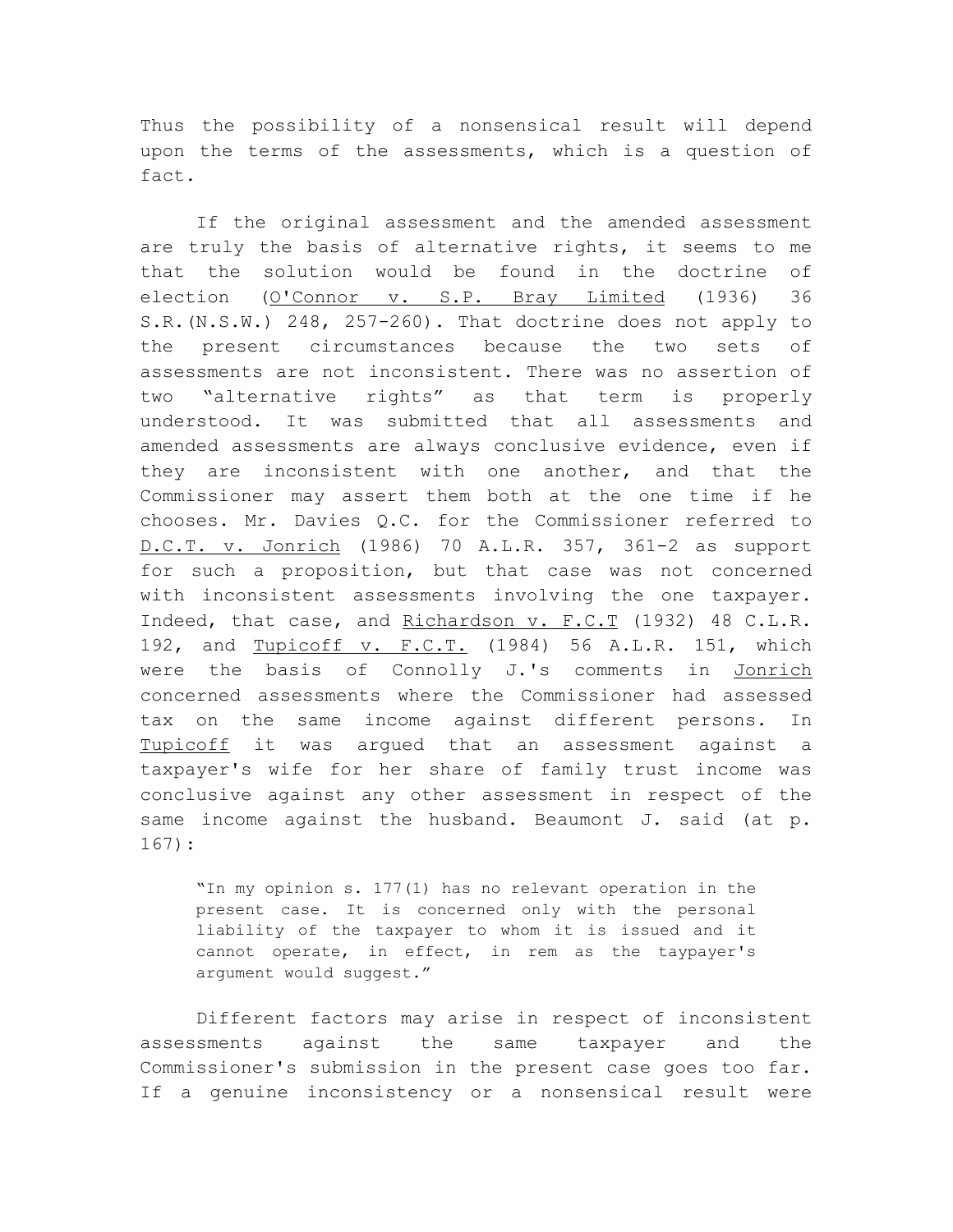demonstrated, I would not expect a Court to give effect to it. As already mentioned, absurd results in respect of inconsistent assessments against the same taxpayer may be avoided by application of the doctrine of election. It is not here necessary to consider the point further because the relevant assessments are not inconsistent. The amended assessments do not falsify the original assessments; they organically increase them.

When the assessments in the present case are compared, and the figures therein juxtaposed, it becomes apparent that the amended assessments are based upon the original assessments together with additional estimates of income, income tax and additional tax. In short, they are not inconsistent. One is an extension of the other. The fact that the original assessments had not been paid by the time when the amended assessments were issued produced the result that no credit was given for such payments. Had payment been made, and duly credited by the Commissioner, the amended assessments would have been entirely for additional components resulting from a higher assessment of assessable income. As no payments were made, the amended assessments are for the entire tax payable with respect to the relevant years.

If an amended assessment is merely an increase or extension of the original assessment, I do not think it matters whether a summary judgment is supported on the basis of the original assessment or on the basis of judgment for part of the later assessment on the footing that no triable issue is shown to exist at least to the extent of the amounts contained in the original assessments.

Mr. Davies Q.C. (for the Commissioner) strenuously submitted that this Appeal Court should now, in effect, treat the application for judgment as relating to the amended writ (based on the amended assessments) and grant judgment for the increased amount. There is no doubt that taxpayers are placed under a considerable legislative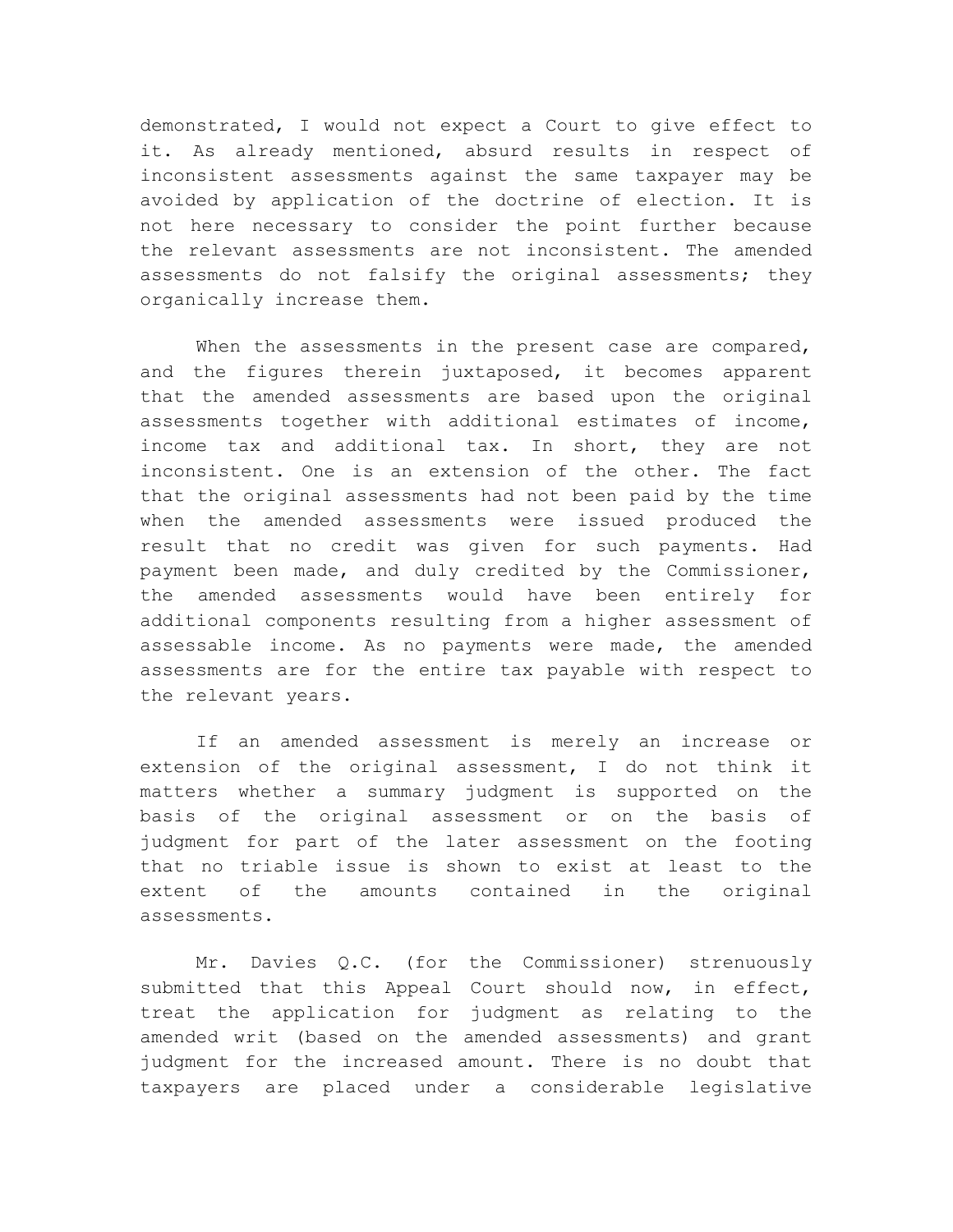disadvantage in proceedings of this kind when the Commissioner seeks a civil judgment. Prima facie he may obtain such a judgment virtually on his own sayso (his assessment) which is deemed to be conclusive  $(s. 177(1))$ . Such a right exists even though the taxpayer may have brought an appeal or reference against the assessment and may ultimately succeed in showing it to be wrong. However, so far as the amended claim is concerned, not only is there no cross-appeal, there was no proper opportunity afforded to the appellant to show that there are grounds upon which a trial ought to be held in relation to the additional amounts now claimed. The judgment of the Chamber Judge was based on the original claim. His Honour held that there is no defence or issue fit to be tried at least to the extent of the amounts shown in the original assessments. That was all that was litigated. It is not appropriate that this Appeal Court now act as a Chamber Judge in dealing with an application that has not been properly formulated, let alone fairly litigated.

In the circumstances of the present case there was no inconsistency in granting summary judgment for the amount of the assessments on which the action was originally based. It may be observed that even if both sets of assessments were regarded as conclusive, were asserted at the one time by the Commissioner, and were alternative and inconsistent foundations for the Commissioner's remedy, it is difficult to see how His Honour was in error in a summary judgment application in choosing to give effect to the set of assessments with the lesser effect on the defendant.

The other ground of appeal argued before us was that the term "tax" does not include additional tax for incorrect or late return, and that accordingly triable issues were demonstrated with respect to greater amounts than those identified by His Honour. This submission was premised upon an argument that the Court should not follow the judgments or the reasoning in D.F.C.T. v. Moor 86 A.T.C. 4359 and D.F.C.T. v. Manners 86 A.T.C. 4001. To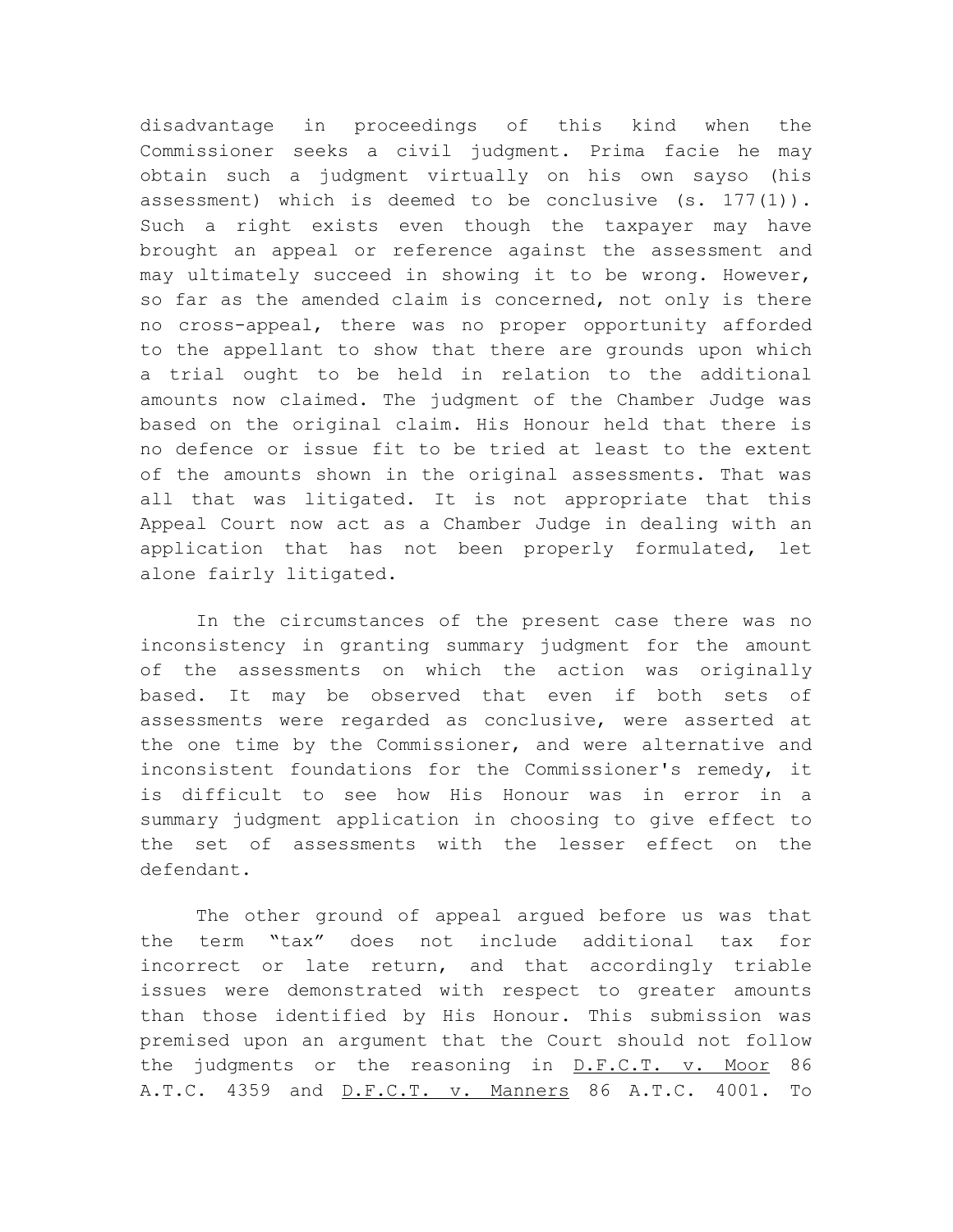these cases there may be added Deputy Commissioner of Taxation v. Jonrich Pty. Limited (1986) 70 A.L.R. 357, 359- 61, 376, 377, a decision of this Court. The argument of the appellant in this respect was rejected in all the above cases and there is no sufficient reason to decline to follow those decisions.

The appeal should therefore be dismissed with costs.

IN THE SUPREME COURT OF QUEENSLAND Writ No. 3455 of 1986

Before the Full Court

Mr Justice Matthews

Mr Justice Thomas

Mr Justice Derrington

BETWEEN:

DEPUTY COMMISSIONER OF TAXATION Respondent

AND:

LLOYD E. FAINT **Allows** Example 2011 11:30 appellant

JUDGMENT: DERRINGTON J.

Delivered the Fifteenth day of October, 1987.

CATCHWORDS:

Counsel: Robb for Appellant Davies Q.C. & Hack for Respondent. Solicitors: Gras so Searles & Romano for Appellant Australian Government Solicitor for Respondent Hearing dates: 8th September, 1987. IN THE SUPREME COURT OF QUEENSLAND Writ No. 3455 of 1986

FULL COURT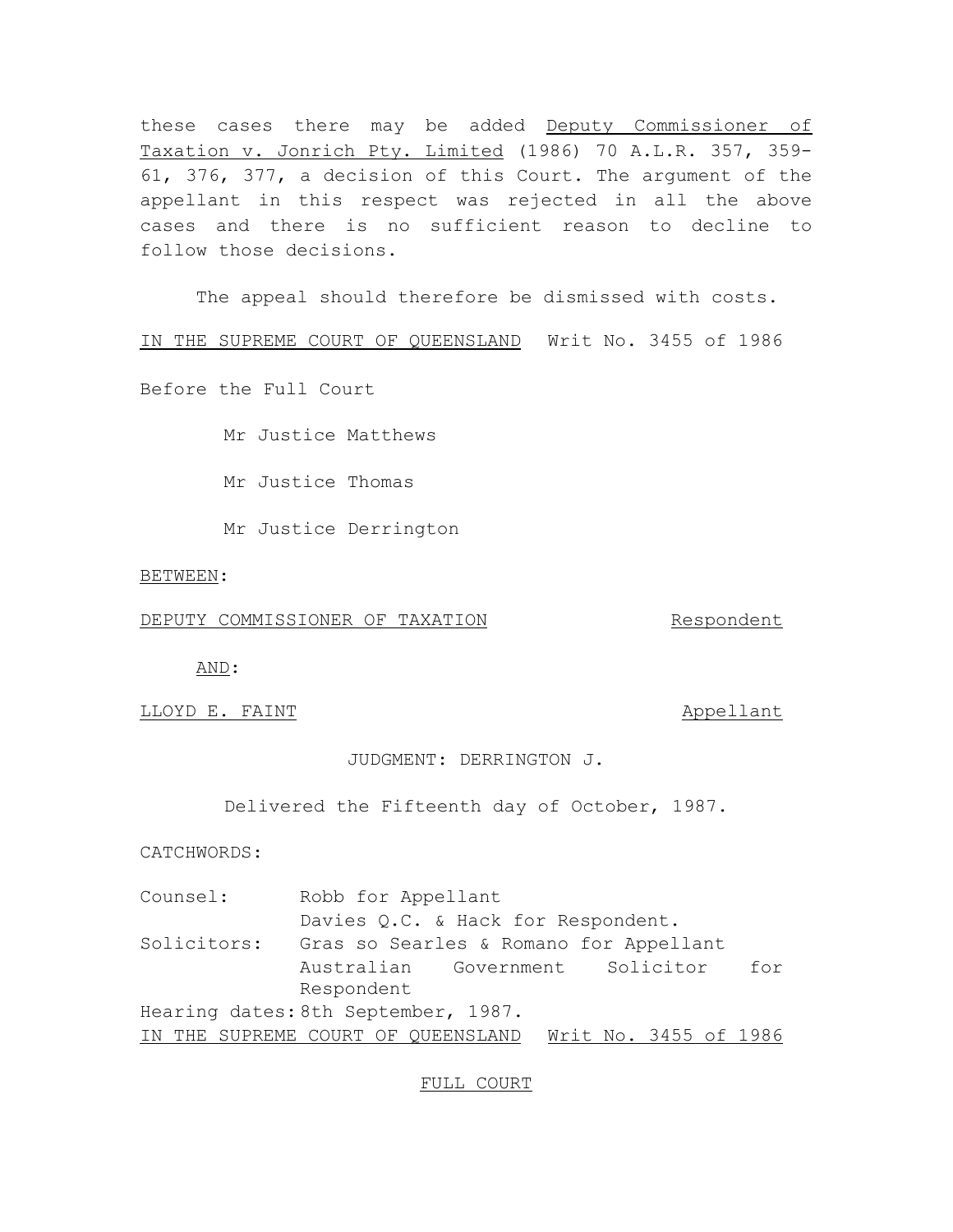# BETWEEN:

### DEPUTY COMMISSIONER OF TAXATION Respondent

AND:

### LLOYD E. FAINT Appellant

# JUDGMENT - DERRINGTON J.

Delivered the Fifteenth day of October, 1987.

The facts and relevant statutory provisions are set out in the Judgment of Thomas J. which I have had the privilege of reading. The issues are clearly identified there also.

The conclusivity of the assessment, as evidence that the amount and particulars of the assessment are correct (s. 177(1)) means simply what, it says, that it is conclusive, and the Court is bound by that. The only qualification can arise out of some factor of equal or superior force which of course must be legislative or under the authority of legislation in effect. The only relevant possibility here is an amended assessment, which is also conclusive by virtue of the statute. If the latter is in conflict with the former, then the Court, may be called upon to adjudicate which will prevail because obviously, because of the conflict, both cannot stand at the same time as conclusive. Before that position can emerge, it must be shown that there is conflict between the assessments so that the conclusivity of one is necessarily degraded by the other.

The simple position here is that there is nothing to demonstrate that the assessments are in conflict in any way. The second assessment, upon which the Commissioner did not rely in obtaining the judgment appealed from, is larger in every respect and in every factor than the assessment which formed the basis of the judgment below. Accordingly, there is nothing about, it in the amounts which would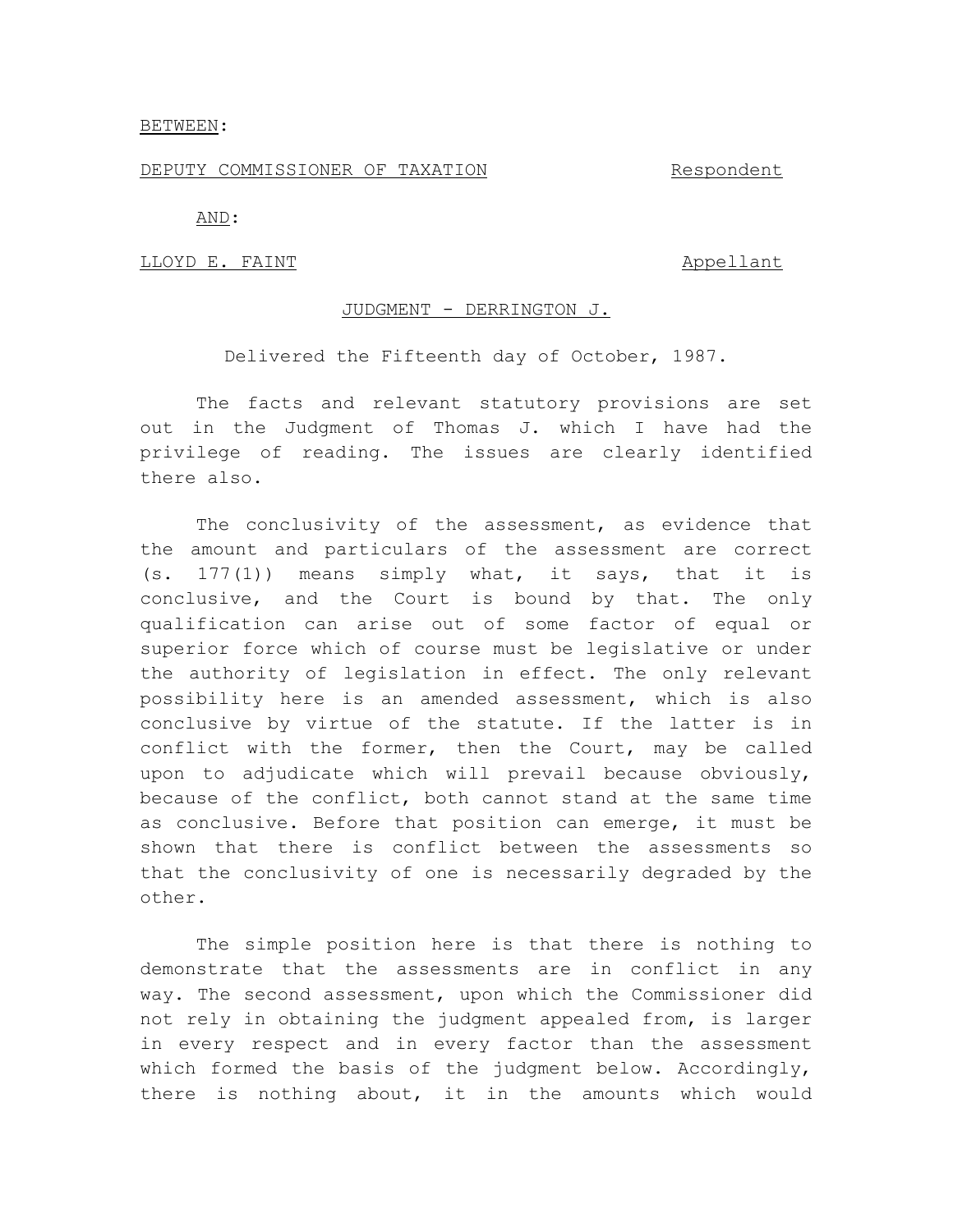support a suggestion of conflict. Similarly, there is no other feature on the face of the second assessment which throws doubt upon the first assessment, so far as it goes.

The argument for the appellant that, the assessment of a different figure, albeit larger, means that the first assessment was wrong, and that it cannot be assumed that the second assessment is in any way related to the first, misses the point. The speculation is unwarranted and irrelevant. It does not demonstrate that the first assessment was wrong as far as it went, and it is at least, equally open that the second assessment confirms the first but certifies that a further liability of the taxpayer is superimposed upon that first. This being the case, it cannot be assumed, as the appellant would wish, that the second assessment, is in conflict with the first.

In the absence of any such demonstration on the face of the second assessment, or any evidence supporting the assertion of conflict, the first assessment retains its conclusivity as evidence and provides the necessary support for the judgment which was given.

The second line taken by the appellant, that is, that, "additional tax" is not a "tax" which can be proved in this way by an assessment is contrary to the authorities referred to in the judgment of Thomas J. Detailed argument was not pursued in any attempt to reverse those authorities in this Court, but the appellant, reserved his position.

The appeal must be dismissed on all grounds.

The respondent Commissioner tried to have the amount of the judgment amended to accord with the larger amount assessed under the second assessment, but that, was not the foundation of the summary judgment which was applied for and given, and there has been no cross-appeal in respect of that matter. Manifestly the appellant is entitled to have the question of his additional liability litigated in the correct fashion so that he has the opportunity to contest